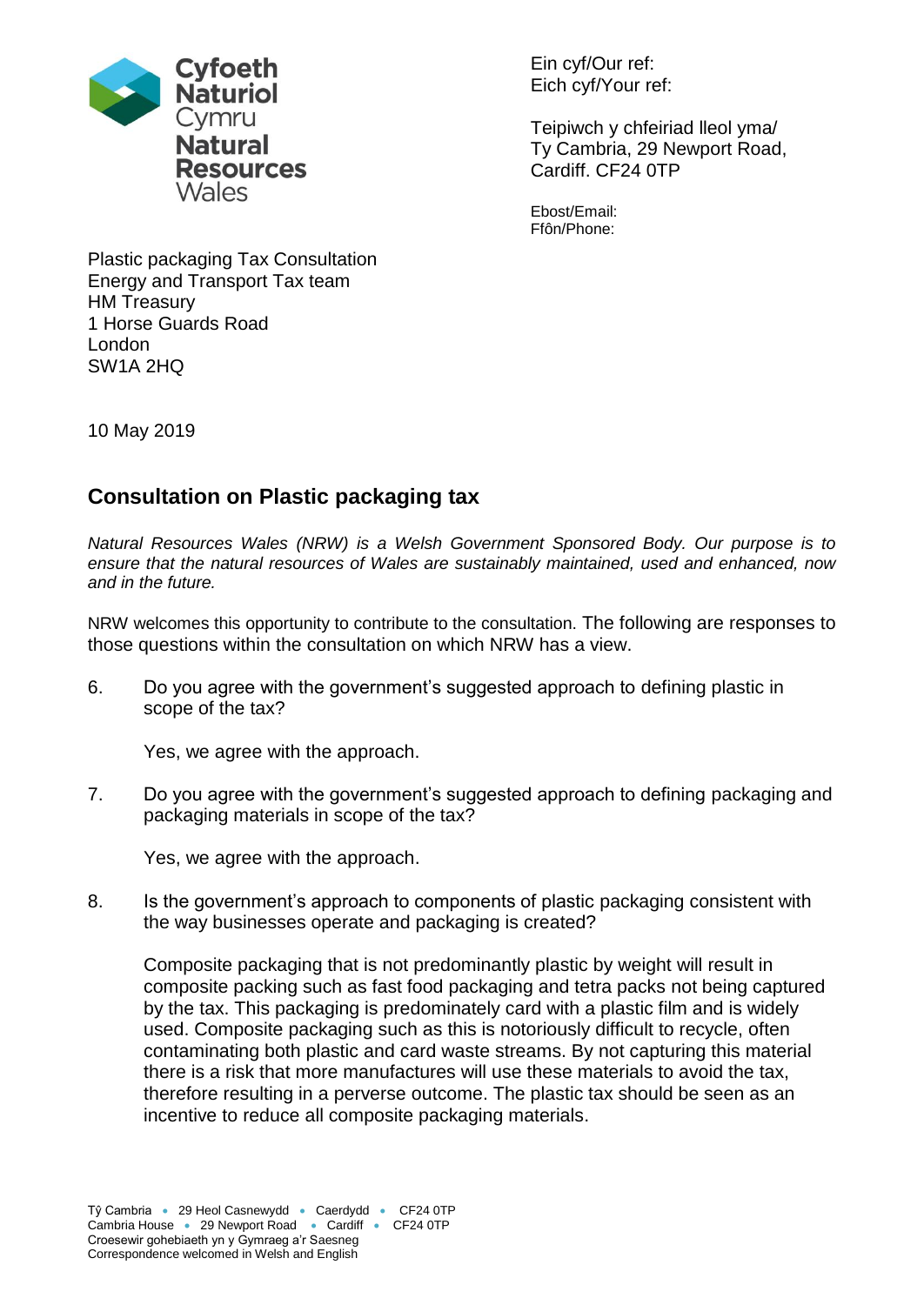Option 2 should be the preferred option, however, this should consider the entire weight of the packaging product as the plastic element would be insignificant by weight in comparison to the other mixed materials. Volume may be a better option however neither would result in an incentive to move away from difficult to recycle composite materials.

The consultation for Deposit Return Schemes also proposes to exclude certain packaging materials, such as tetra pack. This would effectively result in the most undesirable packaging types being excluded from all initiatives to tackle challenging composite waste streams.

9. Which of the above options for defining plastic packaging for composite material items do you think works better for the purposes of the tax?

Option 2 but with further consideration regarding impacts of weight based charges.

10. Do you think alignment with reformed Packaging Producer Responsibility regulations is important for the purposes of the tax?

To reduce confusion definitions should be consistent between the 2 pieces of legislation.

12. Are there any environmental or technical reasons to consider excluding any particular ways of recycling plastic?

Consideration needs to be given to bioplastics and the extent to which those bioplastics are biodegradable.

13. Is there any way that the proposed approach to defining recycled content could encourage unintended consequences, such as wasteful manufacturing processes?

Consideration should be given to whether pre-consumer material is considered recycled if it is a by-product of a manufacturing process, as per Article 5 of the Waste Framework Directive.

14. Do you agree with the government's preferred approach of a single threshold, and why? If not, what alternative would be better, and what are the risks associated with this? Please explain your answer and provide any supporting information and evidence.

An ambitious approach to encourage recycled content would be to have a sliding scale for recycled content. While the 30% threshold would ensure all manufactures are moving towards recycled content to avoid paying a tax, for any manufacture that chooses to use 100% recycled content, there is no further incentive.

This does not incentivise the industry to innovate as there is no financial benefit. It also does not prompt the industry to consider alterative materials and avoid the use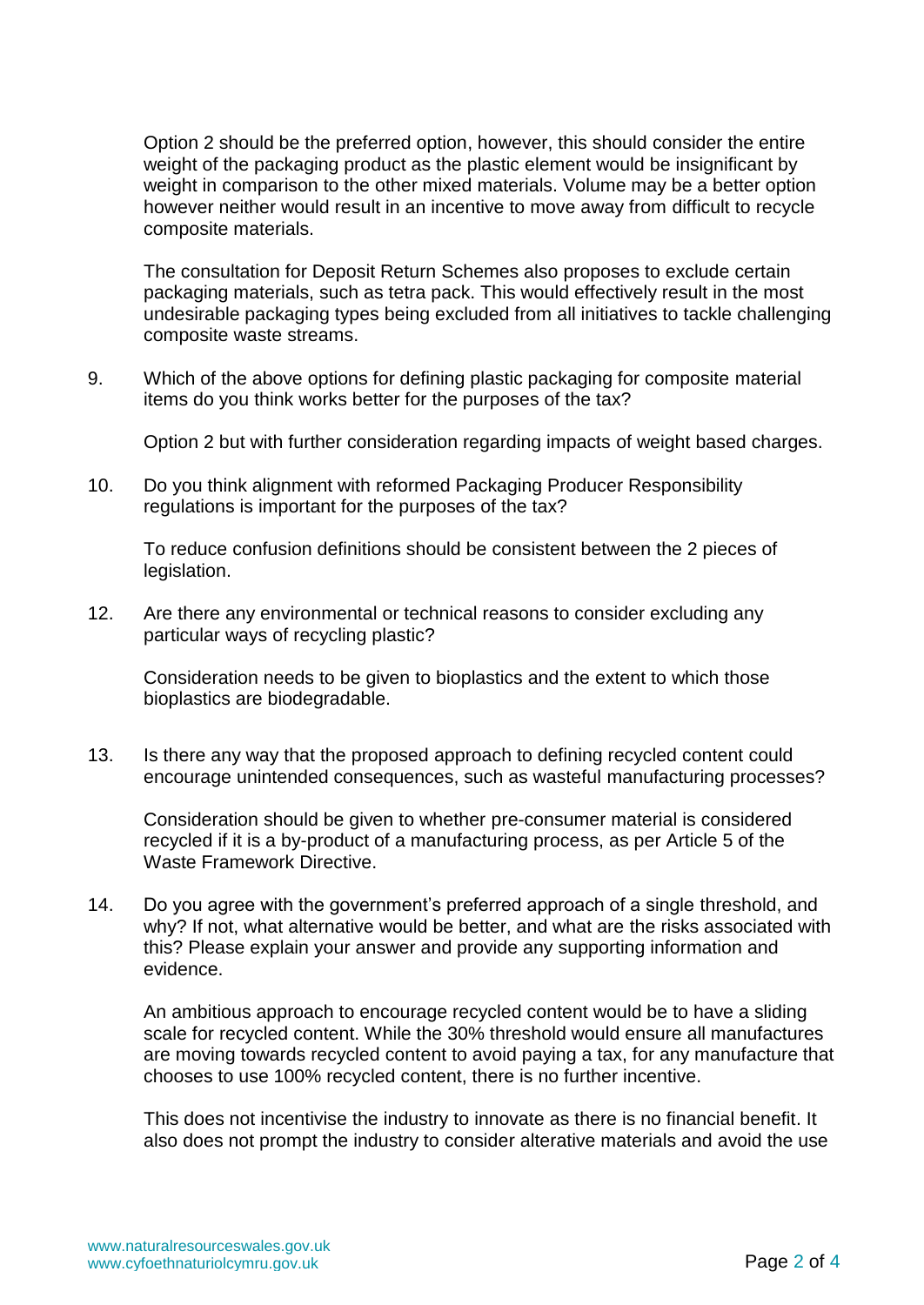of unnecessary plastic packing and seek alternative materials where appropriate. It allows manufactures to undertake the minimum based on today's methods of production and commercial environment. In order to develop the infrastructure needed to collect and process recycled plastic domestically there needs to be sufficient demand for recycled plastic. Therefore, having a scale of thresholds may drive the industry further to become a fully circular plastic recycling economy.

Has the option for a flat rate for all plastic packaging product with a sliding scale of tax for recycled content with an exemption or a relief for recycled content been considered? This system, similar to car tax, would ensure that all manufactures pay to place plastic product on the markets but manufactures of 100% recycled content are not liable for any tax. This system could also exclude any relief for composite and difficult to recycle materials.

NRWs experience as a regulator is that an effective compliance scheme needs to ensure an income/revenue for compliance activity. Will it be difficult to assess compliance if all manufactures are able to meet the 30% threshold requirement for example in the next 5-10 years. Is there of risk that a low or no revenue being generated to allow for compliance activity?

15. Assuming a single threshold, do you agree with a 30% threshold for recycled content and why?

Whilst it is understood that the threshold is derived from the current plastic pact, we would recommend that further investigations are made into what is technically feasible for the industry. We do not believe that a 30% threshold is ambitious enough when there are plastic packaging products currently available on the market that are derived from 100% recycled content e.g. branded water bottles.

To fully achieve the ambition of the proposals, it will be necessary to ensure that the waste collection and infrastructure systems can guarantee the supply of recycled content in sufficient quantity and quality. Other policy drivers are being considered currently that could support this.

18. What evidence is currently held by liable manufacturers and importers on the levels of recycled content in their plastic packaging and how it might be able to meet the requirements of identifying recycled content levels?

Under packaging regs producers must know weight of imports but no current requirement for recycled content. This will vary greatly between producers and overseas suppliers and may prove difficult to ascertain when requiring the information from agents/third parties etc and ensuring that the data is passed along packaging chain.

From a regulatory perspective this may prove challenging for the HMRC to determine how the information is verified/corroborated.